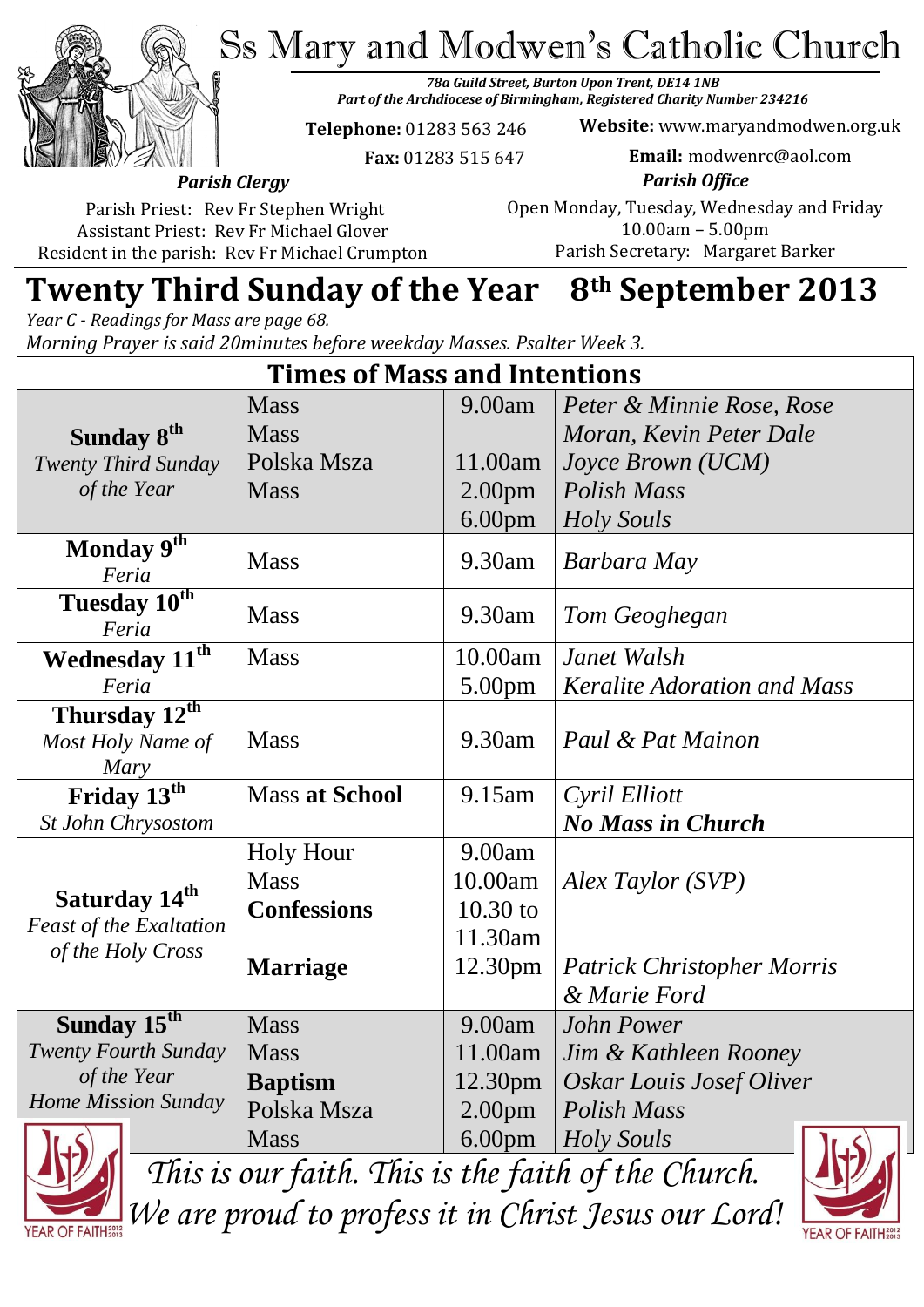### **Please pray for all the sick and housebound of the Parish:**

Kathleen Benson, Dennis Cooper, David Hughes, Eileen Lee, Pat Bolton, Irene Hill, Mary Burnside, David Hastilow, Maureen & Sidney Parker, Olive Wilson, Eve Goode, Sarah Pursglove, Marjorie Staley, Marie Gibson, Martin Halligan, Martin Goddard, Merlin Joseph, Mary Hyde, Baby Katie, Betty Gould, Michael Wright, Tony Kerr-Delworth, Fr Bernard Shaughnessy, Mary Conway, Baby Tomasz Weedon, Kay Elizabeth Webster, Kirsty Freeman, Peter Hunt, Jonjo Finnegan, Michael Cobley, Russ Simpson, Brian Baldock, Joe & Marg Emery, Baby Niamh Rodriguez, Sylvia Breen, John Wain, Fr Rob Taylerson, Bob Holland, David Priest, Baby James Kersey, Baby Elsie Mae Freeman, Jean Jackson, Sr Mary Lobo.

### **Lord Grant Eternal Rest to those who have died recently:**

Fr Francis Rowe.

**Offertory Collection:** £365.84 (non Gift Aid); £386.86 (Gift Aid) Standing orders £460 (Gift Aid) thank you for your generosity.

Building and Development Fund  $- E 419.15$ Building & Development Fund running total: £22,992.81

This Weekend – Second Collection – Building and Development Fund Next Weekend – Retiring Collection – Home Mission Sunday  $22<sup>nd</sup>$  September – Retiring Collection – Fr Hudson's Society

# **For Next Sunday: -**

M Toynbee, S Barke, S Bower-Khan **EUCHARISTIC MINISTERS** Sunday – Rev Fr Anthony Taylor

M Noble, Jerome Emery, J Ward Monday – Very Rev Canon Peter Taylor A Tuhey, J Elliott Thompson A Dyche, J Mitcheson, C Bailey Wednesday – Rev Fr Anthony Timlin

#### **CASHIERS**

Mandy & Family

#### **CHURCH CLEANING**

Anne & Margaret **FLOWERS**  Barbara & Lee

#### **Please Pray for the Priests READERS of the Diocese:**

**TEA & COFFEE** Thursday – Very Rev Canon Mervyn Tower Rose & Beckie Friday – Rev Fr Sean Turley Mena & Denis Saturday – Rev Fr Joseph Tynan John & Cathy Sunday Next – Very Rev Canon John Udris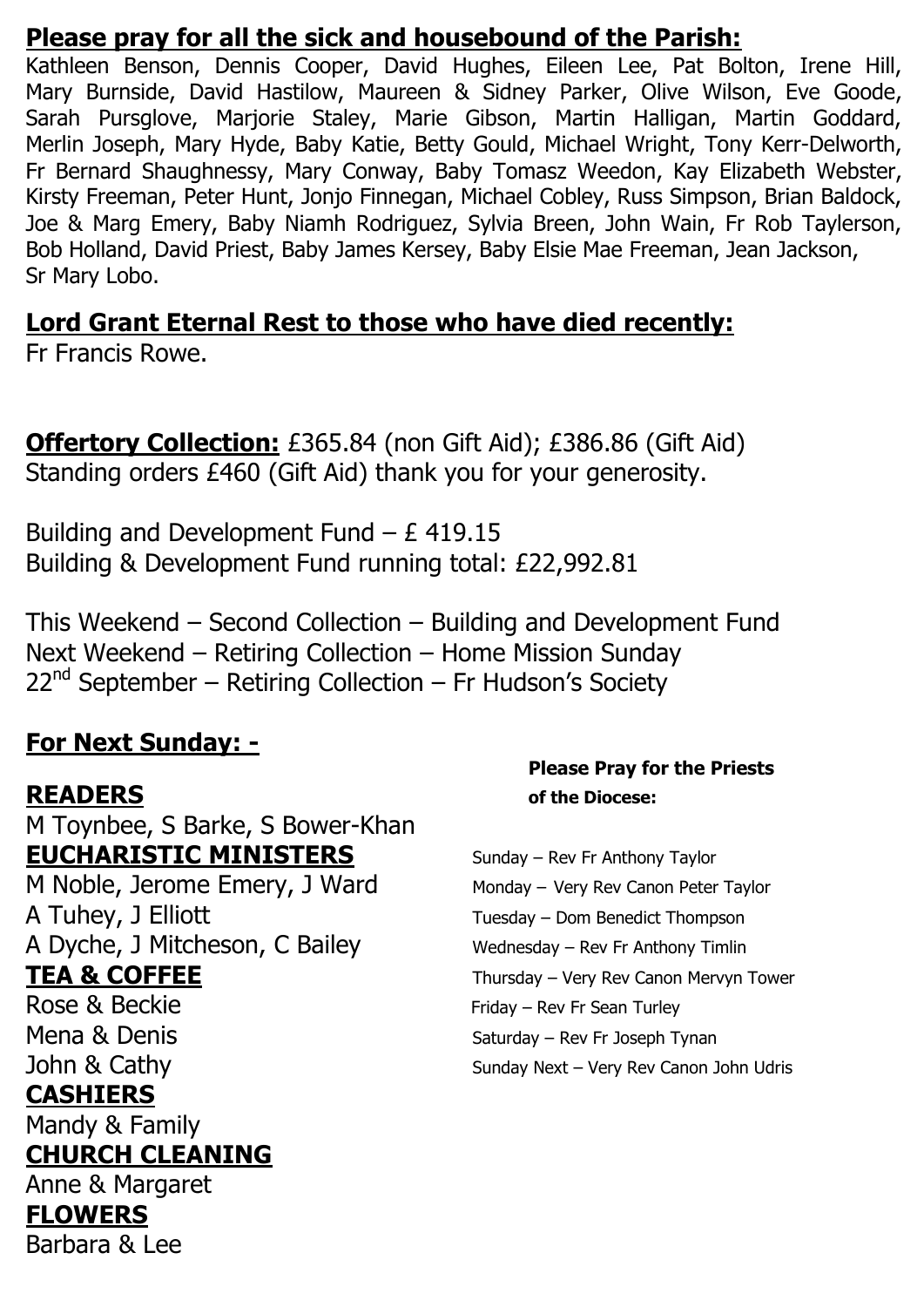# **YEAR OF FAITH:- Day of Reconciliation – Saturday 14th September:**

Pope Francis has invited the Church to celebrate a day when throughout the world the Sacrament of Reconciliation will be offered in Church. Here we will offer one hour for the Sacrament of Reconciliation on Saturday 14<sup>th</sup> September 10.30 – 11.30am. There are Year of Faith handouts at the back of Church with words of encouragement for adults, teenagers and children. Please help yourself to copies.

# **HOME MISSION SUNDAY – 15th September 2013:**

As part of The Year of Faith and the New Evangelisation The Bishops are inviting all in the Church to reflect prayerfully as to how we can all invite and encourage all Catholics to attend Sunday Mass regularly. To begin with we have prepared some prayer cards for us to take away and use to root our reflections and actions in the love of the Lord. Please do take a prayer card, and pray for all our brothers and sisters who do not attend Mass regularly. **Outreach to non-churchgoing (lapsed) Catholics:** On Home Mission Sunday the Bishops of England and Wales invite us to pray for and support the work of evangelisation close to home through having a second collection. The money raised will fund a number of projects, including the development of resources to support ministry and outreach to non-churchgoing (lapsed) Catholics. There are around four million baptised in our countries who never or rarely attend church. Please do help the bishops to resource this important work. Thank you for your support. For more information please see: [www.catholicnews.org.uk/hms13](http://www.catholicnews.org.uk/hms13)

**Rite of Commissioning of Catechists and Children's Liturgy Leaders – 29th September 2013:** We are very grateful to our parish catechists and children's liturgy leaders for their generosity. We will celebrate a commissioning service with them on Sunday  $29<sup>th</sup>$  September during the masses. If you would like to volunteer and train to be a catechist, please speak to Fr Stephen or Fr Michael.

**YEAR OF FAITH BOOKLETS:** The next booklet is available at the back of Church. Donations gratefully received.

**PASTORAL LETTER:** This weekend we have a Pastoral letter from Archbishop Bernard. Copies are available at the back of Church.

**CATHOLIC TODAY:** Latest Edition available at the back of Church. 50 pence. **BIBLE ALIVE:** September edition available from Stephen Room.

**PARISH LOTTERY:** Last week 108 numbers played. Winning Number - 37,

Martin Cain - £54.00. Congratulations. Your cheque can be collected this weekend.

**RCIA:** In the Autumn we will be offering sessions for adults who are discerning whether they wish to become Roman Catholics. For more information please speak to Fr Stephen or Fr Michael.